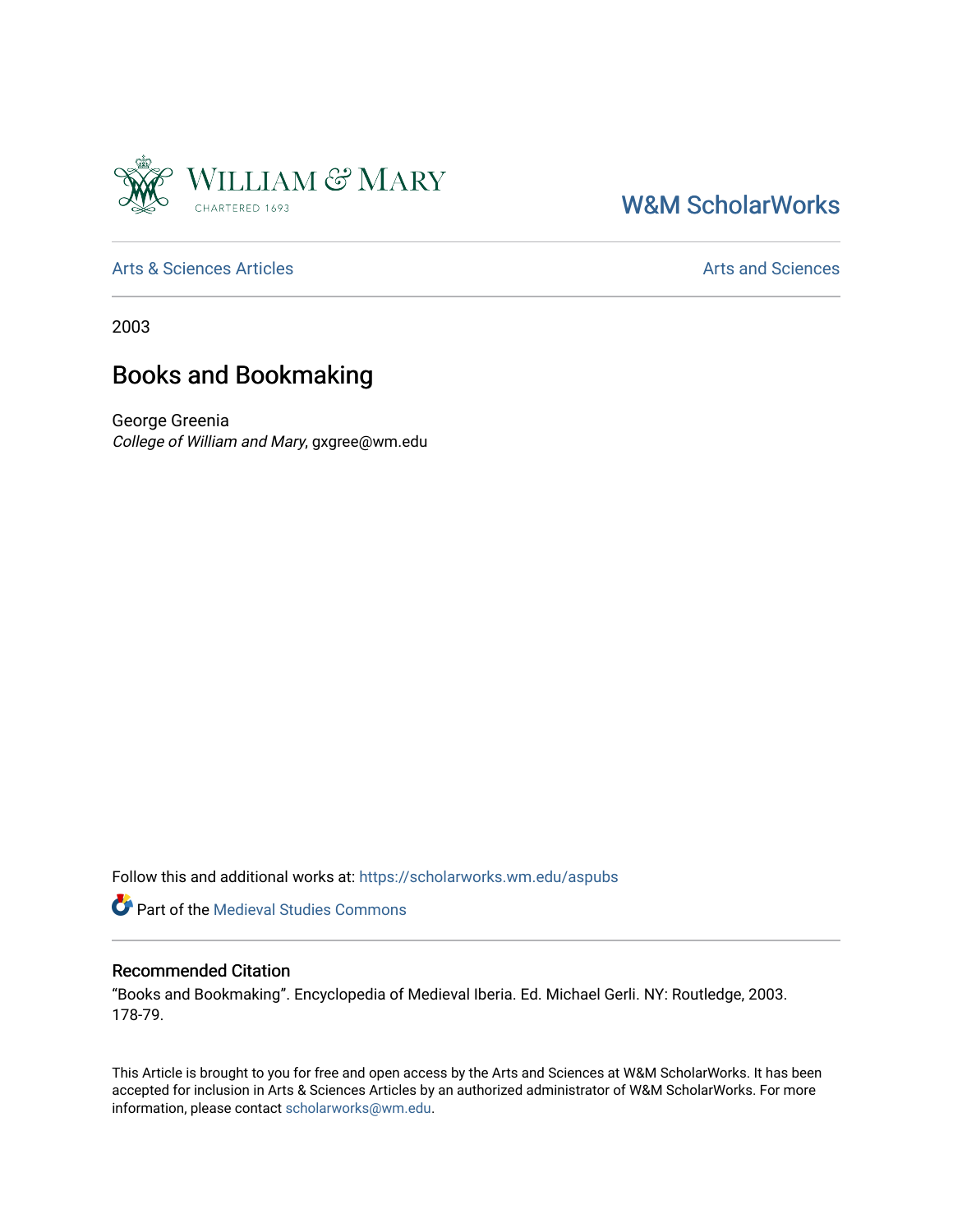by the king in the *repartimiento* of Seville and named a royal official in 1252.

Bonifaz's descendants dominated the social, economic, political and ecclesiastical life of Burgos for the next century and a half, holding important benefits (including the deanship of the cathedral chapter of Burgos) and municipal and royal positions. They also invested heavily in the land and real estate market in and around Burgos, a policy already initiated by the elderly Bonifaz.

TEÓFILO RUIZ

#### **Bibliography**

- Avila y Díaz-Ubierna, G. El primer almirante de Castilla: *D. Ramo´n de Bonifaz y Camargo*. Burgos, n.d.
- Ruiz, T. F. "Los Sarracín y los Bonifaz: Dos linajes patricios de Burgos, 1248–1350." In *Sociedad y poder real en Castilla*. Barcelona, 1981. 121–44.

#### **BOOKS AND BOOKMAKING**

The codicology of medieval Spanish books is still in its infancy. While there are good general studies available on the history of decorative bookbinding and manuscript illumination in Spain, monographic treatment of the archeology of the book is still wanting, and the difficulty results from many factors. Exemplars prior to the tenth and eleventh centuries are scarce, and many books were carelessly rebound in later centuries, including our own. Many fine examples of Spanish craft bindings were executed by and for Muslims and Jews whose works were destroyed by Islamic and Christian censors; our best information on practices among these Iberian connoisseurs of the book comes from witnesses elsewhere throughout the medieval Islamic (Tunisian, Moroccan) and Jewish worlds. As early as 531, prestigious Christian books were ravaged for their covers decorated with jewels, metalwork, and carved ivory or suppressed because of their contentious theological or liturgical content. Finally, the examination of the design, structures, and supports of books as integrated physical objects has commonly been subordinated to an interest in their decoration, whether on the illuminated page or on their tooled leather surfaces.

In terms of writing supports, Hispano-Romans probably employed the same materials as in the rest of Romania—namely, sheets of lead, papyrus, split wood, and wax tablets (still in use during the life of Gonzalo de Berceo). The long distance from Egypt and the disruption of sea lanes made the importation of papyrus to Iberia unreliable. Isidore of Seville records the availability of parchment from animal skins, and the same support later supplied the needs of the legendary libraries of the caliphate of Córdoba, which Exercise the sign, structures<br>
Sign, structures<br>
physical object<br>
an interest in tl<br>
mated page or (In terms of<br>
probably emplof<br>
of Romania—<br>
wood, and way<br>
Gonzalo de Be<br>
and the disrupt<br>
of papyrus to I<br>
ords the availa

were reputed to boast 400,000 volumes. The adoption of parchment and the definitive adoption of the codex form date from the early Visigothic period. The classic Spanish codex, with gatherings of inscribed bifoliate leaves sewn across cords or parchment straps that were then attached to wood boards and covered with leather (sometimes with a Moorish-style flap that wraps around over the front cover), endured through the transition from parchment to paper and only saw serious modification with the advent of printing, when the leather-clad boards were replaced with cheaper limp covers.

Paper was introduced into al-Andalus by Islamic craftsmen in the twelfth century and grew into a highly advanced industry. Spanish paper, counted among the most prized in the Islamic world, was exported to sites as far away as Damascus and presumes a large number of local paper mills, mostly in the eastern half of the Iberian Peninsula but with several in the Guadalquivir valley below Córdoba. The most famous site of Moorish paper manufacture was in Játiva (Valencia), gradually incorporated into the kingdom of Aragón after 1244 by Jaime I, who inflated and nearly ruined the industry by optioning the entire output of its mills to stoke his paper-based bureaucracy, the first in Europe. Alfonso X included cautionary restrictions on the use of paper in the *Siete Partidas*, (Partida III.28.5), perhaps based on lingering prejudices against this Moorish artifact but also due to its still limited market as a taxable commodity within and beyond Iberia. The existence of a lively local trade in paper in southern Spain already in the mid-thirteenth century is suggested by the reams of blank script for sale in the miniature accompanying *cantiga* 173 in the *códice rico* (Escorial T.I.1). Paper established itself as the dominant book support in Spain by the early fourteenth century.

As elsewhere in premodern Europe, the production of books in Spain was a principally monastic affair until the start of the thirteenth century. Medieval Spanish universities, usually under royal rather than ecclesiastical patronage, never succeeded in sustaining a commercial infrastructure of parchmenters, stationers, book manufacturers, copyists, illuminators, and binders, as happened in Oxford and Paris. Interestingly, however, the visionary Alfonso X codified rules (Partida  $II.31.11$ ) for maintaining stationers and certifying the reliability of the textbook chapters they rented out to students at the newly chartered universities in Salamanca (1254) and elsewhere. These rules antedate evidence of similar arrangements in Paris (1275) by a quarter of a century. Alfonso X can be credited with being the first true bibliophile of Spain—both commissioned books and treasured them as aesthetic objects—but noble patronage of the book arts did not